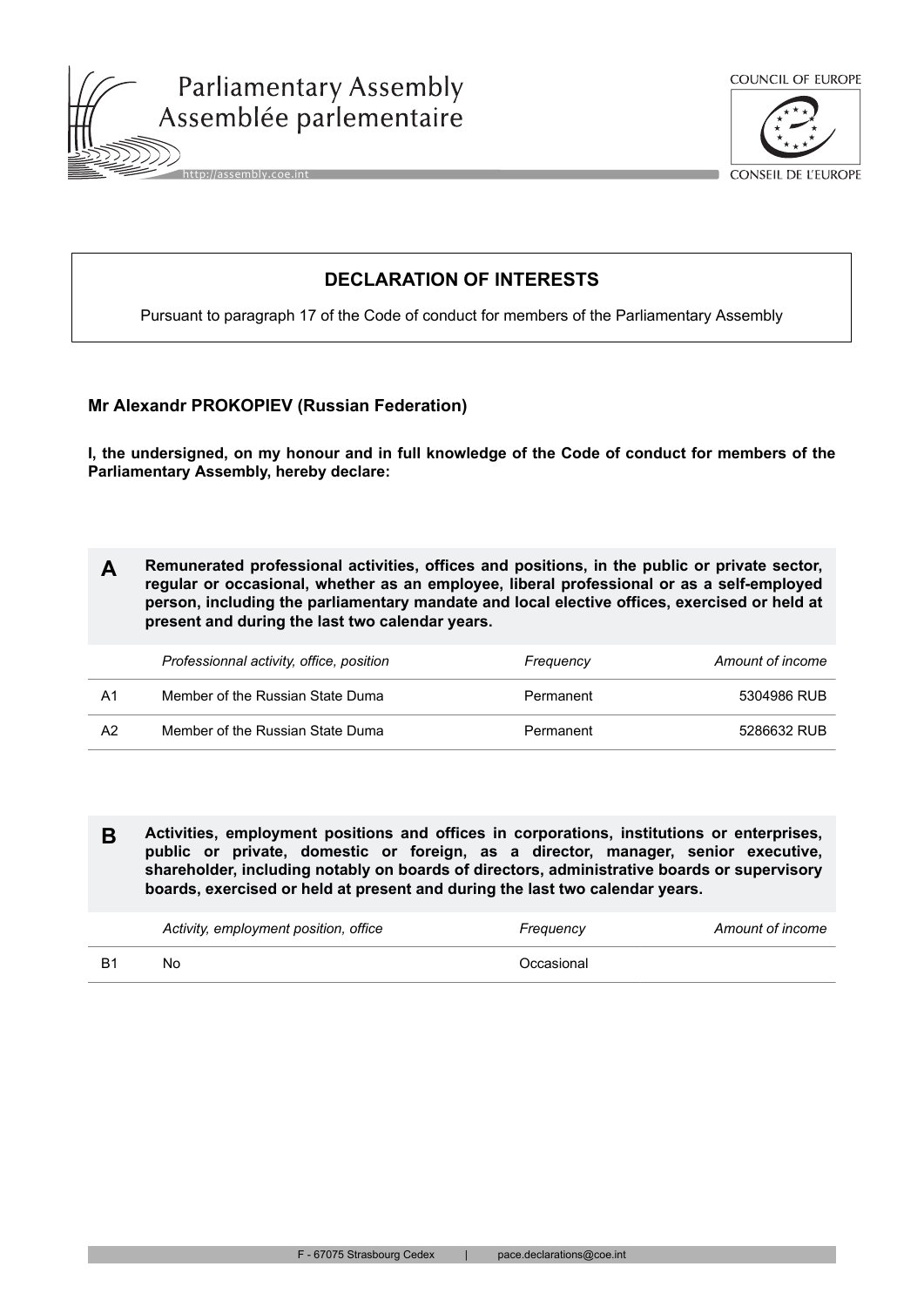**C Participation, whether remunerated or unremunerated, as a member of a management or advisory body (management, supervisory, advisory or administrative board) of institutions or non-commercial enterprises such as NGOs, associations, charities, foundations, clubs, public or private, domestic or foreign, exercised or held at present and during the last two calendar years.**

|    | Name of the institution or enterprise, and position<br>held | Amount of income (if<br>remunerated) | Expenses covered |
|----|-------------------------------------------------------------|--------------------------------------|------------------|
| C1 | Aleksander Prokopyev's social development fund.<br>founder  | 0 FUR                                | 0 FUR            |

#### **D Occasional activities, mandates, missions and positions, whether remunerated or unremunerated, as consultant, advisor, expert, lobbyist, lecturer, etc. performed at present and during the last two calendar years, including abroad.**

| Activity, mandate, mission, position | Start date | End date | Amount of income (if remunerated) |
|--------------------------------------|------------|----------|-----------------------------------|
| N٥                                   | -          |          |                                   |

### **E Membership of friendship groups or interparliamentary relations groups.**

*Friendship groups and position held (chair, vice-chair or member)*

- E1 Deputy group on parliament cooperation with The Republic of France (member)
- E2 Deputy group on parliament cooperation with Canada (member)
- E3 Deputy group on parliament cooperation with The People's Republic of China (member)
- E4 Deputy group on parliament cooperation with Italy (member)

**F Support, whether financial or in terms of staff or material, donations, including sponsorships and money gifts granted by third parties (additional to that provided by the national parliament and the national political party), accepted during the previous calendar year.**

| ype of support |  |  |  |
|----------------|--|--|--|
|                |  |  |  |

*Type of support Donor's identity (name, function and address/country)*

F1 No